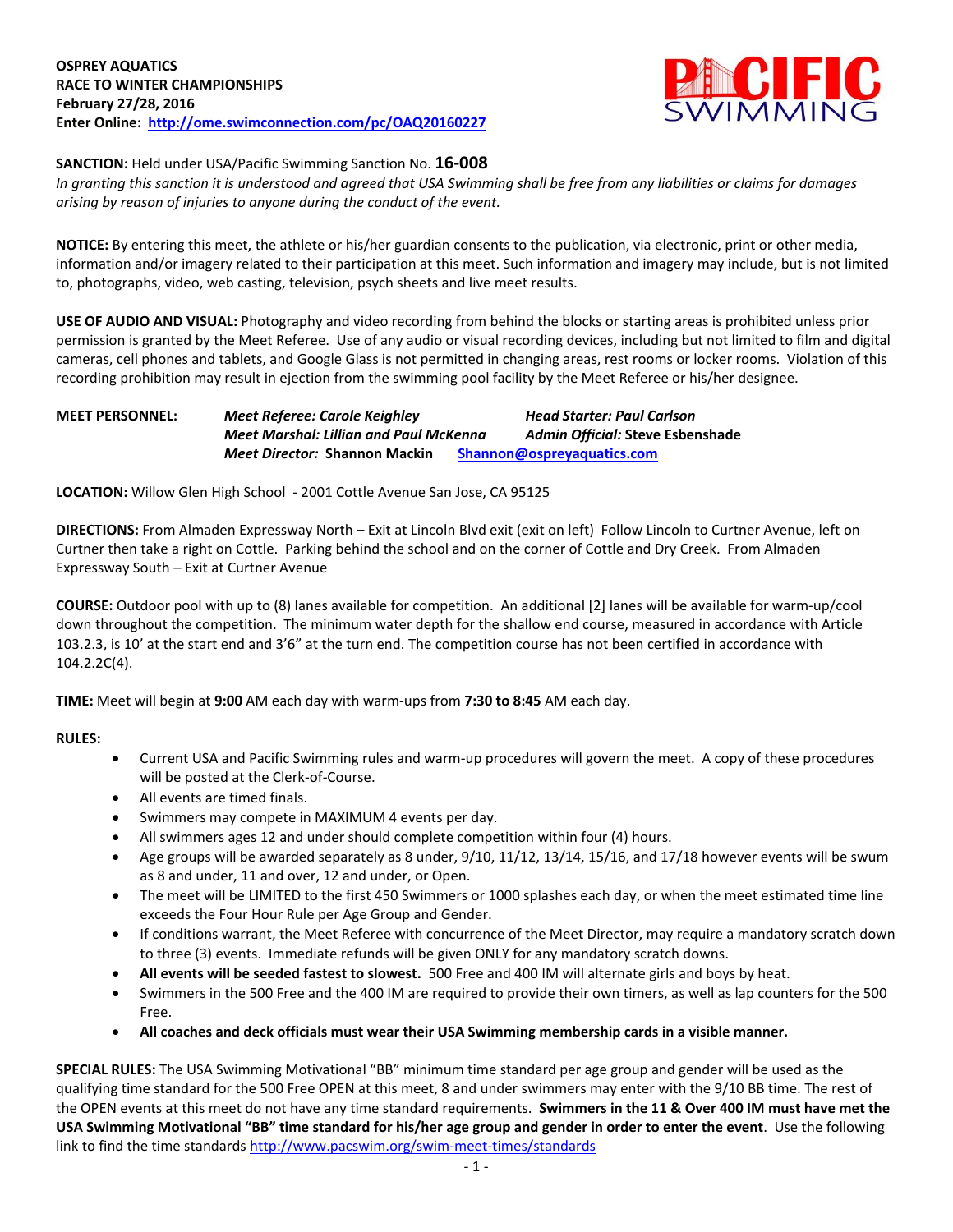**ATTENTION HIGH SCHOOL SWIMMERS:** If you are a high school swimmer in season, you need to be Unattached from this meet. It is the swimmer's responsibility to be Unattached from this meet. You can un-attach at the meet if necessary. This does not apply to swimmers swimming under the rules of the Nevada Interscholastic Activities Association (NIAA).

**UNACCOMPANIED SWIMMERS:** Any USA-S athlete-member competing at the meet must be accompanied by a USA Swimming member-coach for the purposes of athlete supervision during warm-up, competition and warm-down. If a coach-member of the athlete's USA-S Club does not attend the meet to serve in said supervisory capacity, it is the responsibility of the swimmer or the swimmer's legal guardian to arrange for supervision by a USA-S member-coach. The Meet Director or Meet Referee may assist the swimmer in making arrangements for such supervision; however, it is recommended that such arrangements be made in advance of the meet by the athlete's USA-S Club Member-Coach.

**RACING STARTS:** Swimmers must be certified by a USA-S member-coach as being proficient in performing a racing start, or must start the race in the water. It is the responsibility of the swimmer or the swimmer's legal guardian to ensure compliance with this requirement.

# **RESTRICTIONS:**

- Smoking and the use of other tobacco products is prohibited on the pool deck, in the locker rooms, in spectator seating, on standing areas and in all areas used by swimmers, during the meet and during warm-up periods.
- Sale and use of alcoholic beverages is prohibited in all areas of the meet venue.
- No glass containers are allowed in the meet venue.
- No propane heater is permitted except for snack bar/meet operations.
- All shelters must be properly secured.
- Changing into or out of swimsuits other than in locker rooms or other designated areas is prohibited.
- Destructive devices, to include but not limited to, explosive devices and equipment, firearms (open or concealed), blades, knives, mace, stun guns and blunt objects are strictly prohibited in the swimming facility and its surrounding areas. If observed, the Meet Referee or his/her designee may ask that these devices be stored safely away from the public or removed from the facility. Noncompliance may result in the reporting to law enforcement authorities and ejection from the facility. Law enforcement officers (LEO) are exempt per applicable laws.
- **No tents will be allowed on the pool deck, other than Coaches' Tents.**

### **ELIGIBILITY:**

- Swimmers must be current members of USA-S and enter their name and registration number on the meet entry card as they are shown on their Registration Card. If this is not done, it may be difficult to match the swimmer with the registration and times database. The meet host will check all swimmer registrations against the SWIMS database and if not found to be registered, the Meet Director shall accept the registration at the meet (a \$10 surcharge will be added to the regular registration fee). Duplicate registrations will be refunded by mail.
- Swimmers in the "A" Division must have met at least the listed USA Swimming Motivational "A" minimum time standard. Swimmers in the "B" Division must have met at least the listed "B" time standard. All entry times slower than the listed "B" time standard will be in the "C" Division.
- Entries with **"NO TIME"** will be accepted, **with the exception of the 11 & Over 400 IM and the 500 Free OPEN**.
- Entry times submitted for this meet will be checked against a computer database and may be changed in accordance with Pacific Swimming Entry Time Verification Procedures.
- Disabled swimmers are welcome to attend this meet and should contact the Meet Director or Meet Referee regarding and special accommodations on entry times and seeding per Pacific Swimming policy.
- Swimmers 19 years of age and over may compete in the meet for time only, no awards. Such swimmers must have met standards for the 17-18 age group if swimming the 500 Free or 400 IM.
- The swimmer's age will be the age of the swimmer on the first day of the meet.

**ENTRY PRIORITY:** Swimmers from Zone 1 South teams entering online must do so by 11:59 PM, Wednesday, January 20<sup>th</sup> in order to receive priority acceptance to the meet. Surface mail entries must be postmarked by Monday, January 18<sup>th</sup> in order to receive priority acceptance to the meet. No swimmers other than those from Zone 1 South may enter the meet until the preference period has concluded.

**ENTRY FEES:** \$4.00 per event plus an \$8.00participation fee per swimmer. Entries will be rejected if payment is not sent at time of request. No refunds will be made, except mandatory scratch downs.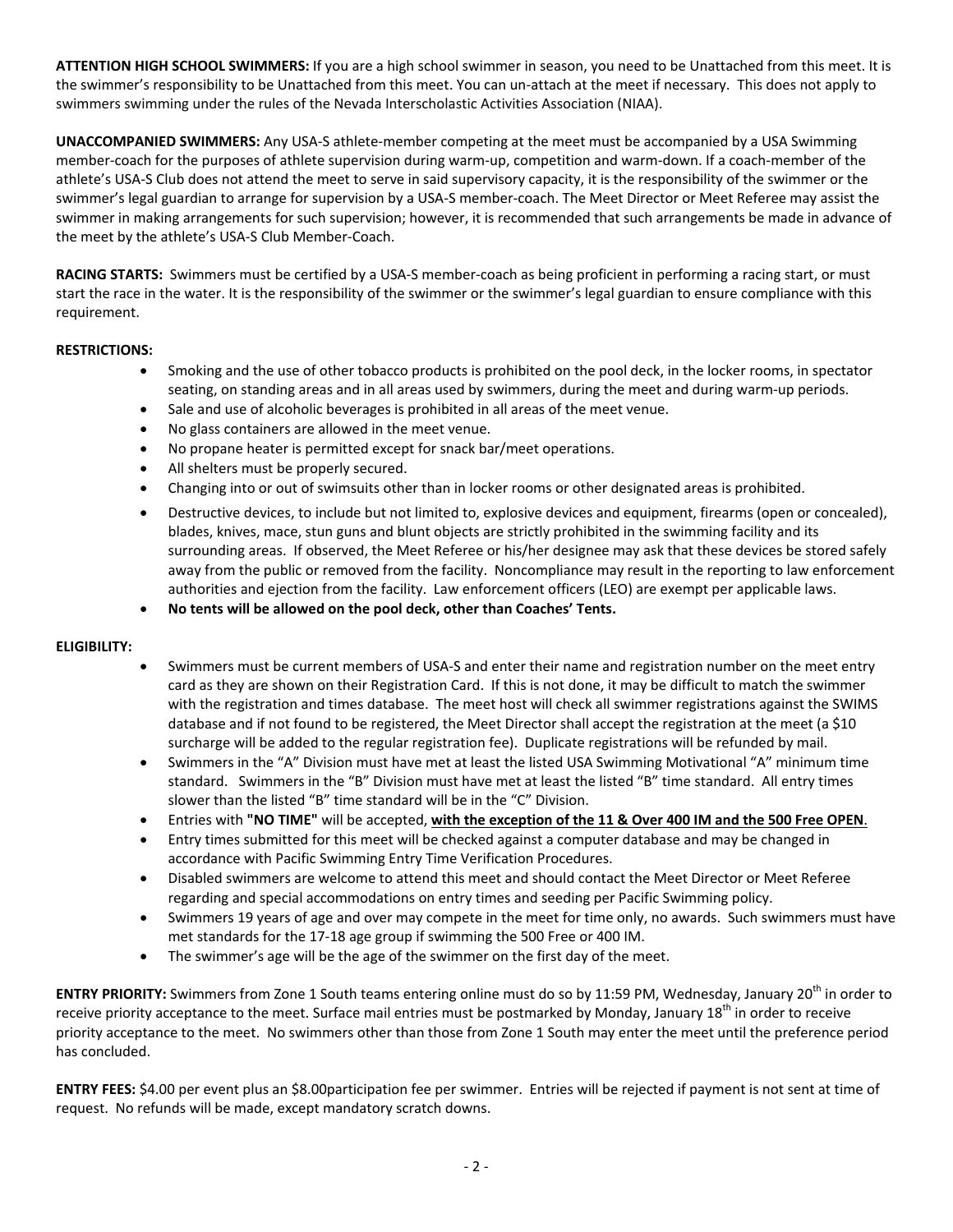**ONLINE ENTRIES:** To enter online go to **<http://ome.swimconnection.com/pc/OAQ20160227>** to receive an immediate entry confirmation. This method requires payment by credit card. Swim Connection, LLC charges a processing fee for this service, equal to \$1 per swimmer plus 5% of the total Entry Fees. Please note that the processing fee is a separate fee from the Entry Fees. If you do not wish to pay the processing fee, enter the meet using a mail entry. **Entering online is a convenience, is completely voluntary, and is in no way required or expected of a swimmer by Pacific Swimming.** Online entries will be accepted through Wednesday, **February 17. 2016**

**MAILED OR HAND DELIVERED ENTRIES**: Entries must be on the attached consolidated entry form. Forms must be filled out completely and printed clearly with swimmers best time. Entries must be postmarked by **midnight, Monday, February 15, 2016** or hand delivered by 6:30 p.m. **Wednesday February 17, 2016**. No late entries will be accepted. Requests for confirmation of receipt of entries should include a self-addressed envelope.

## **Make check payable to**: **Osprey Aquatics Mail/Hand deliver entries to: Shannon Mackin. 757 Harry Road, San Jose, CA 95120**

**CHECK-IN:** The meet will be deck seeded. Swimmers must check-in at the Clerk-of-Course. No event shall be closed more than 30 minutes before the scheduled start of the session. Close of check-in for all individual events shall be no more than 60 minutes before the estimated time of the start of the first heat of the event. Swimmers who do not check in will not be seeded and will not be allowed to compete in that event.

**SCRATCHES:** Any swimmers not reporting for or competing in an individual timed final event that they have checked in for shall not be penalized.

**AWARDS: :** Individual events: Ribbons will be awarded to the 1st – 8th place finishers in the "A," "B" and "C" divisions, for each event and age group (8&U, 9-10, 11-12, 13-14, 15-16 and 17-18.) Swimmers 19 years of age and older will not receive awards. Awards will be available for pickup by the coaches, or a team representative, the day of the meet. "A" medals will be awarded to swimmers achieving new "A" times swum during this meet only.

### **ADMISSION:** Free

**SNACK BAR & HOSPITALITY:** A snack bar will be available throughout the competition. Coaches and working deck officials will be provided lunch. Hospitality will serve refreshments to timers and volunteers.

**MISCELLANEOUS:** No overnight parking is allowed. Facilities will not be provided after meet hours. **There will be set up on the tennis courts near the pool. This area will be locked at night. Set up in this area on Friday February 26th can take place after 5:00 p.m.**

#### **EVENT SUMMARY**

|                 |                 | <b>SATURDAY</b> |                 | <b>SUNDAY</b>   |                 |                 |                 |  |  |
|-----------------|-----------------|-----------------|-----------------|-----------------|-----------------|-----------------|-----------------|--|--|
| 8 & UN          | $9 - 10$        | $11 - 12$       | 13/OVER         | 8 & UN          | $9 - 10$        | $11 - 12$       | 13/OVER         |  |  |
| <b>200 FREE</b> | <b>200 FREE</b> | <b>200 FREE</b> | <b>200 FREE</b> | 25 BREAST       | 200 IM          | 200 IM          | 200 IM          |  |  |
| 25 FREE         | <b>100 FLY</b>  | <b>100 FLY</b>  | <b>100 FLY</b>  | 100 BACK        | 100 BACK        | 100 BACK        | 100 BACK        |  |  |
| <b>100 FLY</b>  | 50 BACK         | 50 BACK         | 100 BREAST      | 50 BREAST       | 50 BREAST       | 50 BREAST       | 200 BREAST      |  |  |
| 50 BACK         | 100 BREAST      | 100 BREAST      | 200 BACK        | <b>25 FLY</b>   | <b>50 FLY</b>   | 200 BREAST      | <b>100 FREE</b> |  |  |
| 100 BREAST      | 100 IM          | 200 BACK        | 100 IM          | <b>50 FLY</b>   | <b>100 FREE</b> | <b>50 FLY</b>   | <b>200 FLY</b>  |  |  |
| 25 BACK         | 50 FREE         | 100 IM          | 50 FREE         | <b>100 FREE</b> | <b>500 FREE</b> | <b>100 FREE</b> | <b>500 FREE</b> |  |  |
| 100 IM          |                 | 50 FREE         | 400 IM          | <b>500 Free</b> |                 | <b>200 FLY</b>  |                 |  |  |
| 50 FREE         |                 | 400 IM          |                 |                 |                 | <b>500 FREE</b> |                 |  |  |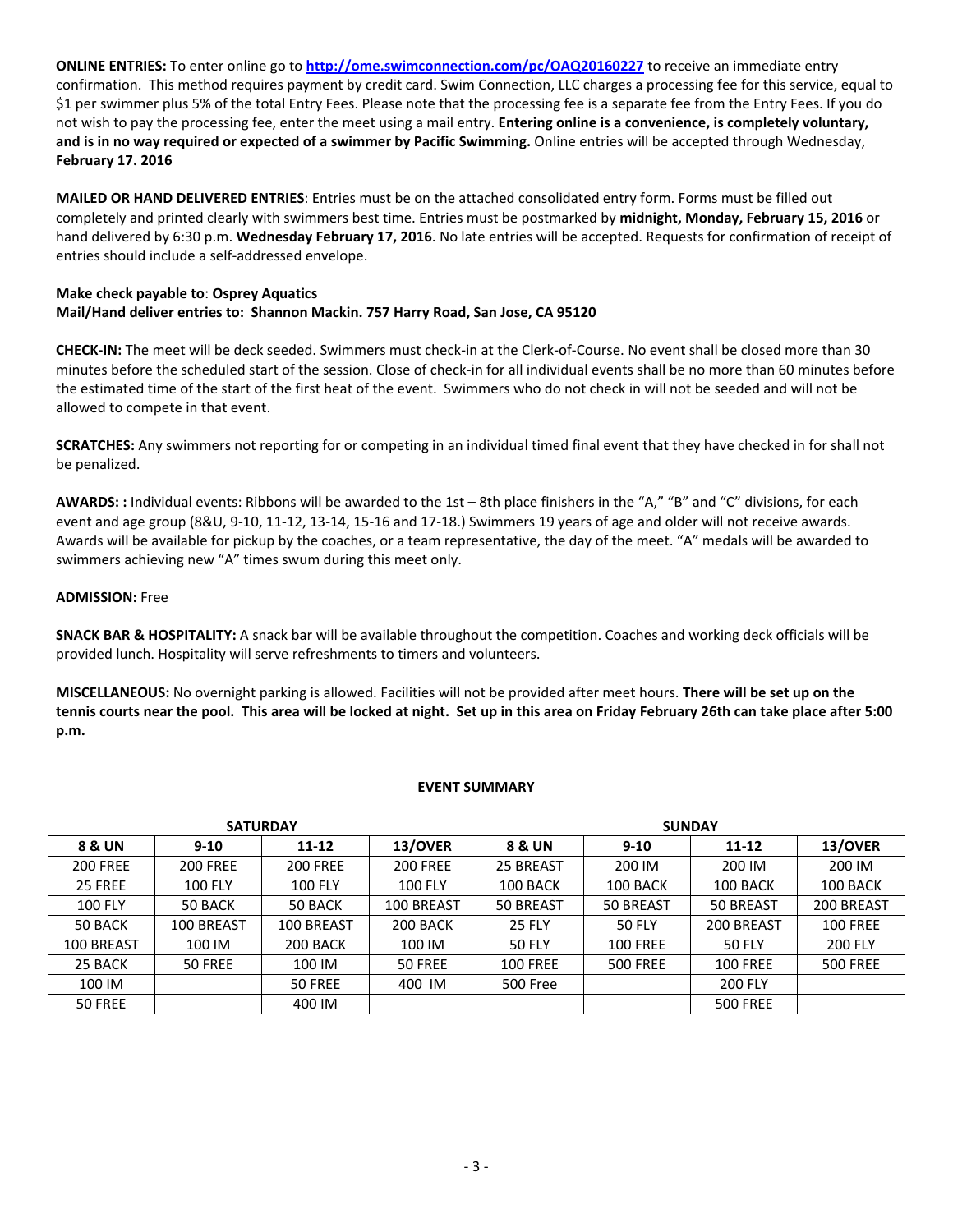|         | <b>Saturday, February 27</b> |    |         | <b>Sunday, February 28</b> |        |
|---------|------------------------------|----|---------|----------------------------|--------|
| Event # | Event                        |    | Event # | Event                      | Event# |
|         | Open 200 Free                |    | 21      | 9 and over 200 IM          |        |
|         | 8 - UN 25 Free               |    | 23      | 8 - UN 25 Breast           |        |
|         | Open 100 Fly                 | 6  | 25      | Open 100 Back              |        |
|         | 12 and under 50 Back         | 8  | 27      | 12 and under 50 Breast     |        |
| 9       | Open 100 Breast              | 10 | 29      | 8 - UN 25 Fly              |        |
| 11      | 8 -UN 25 Back                | 12 | 31      | 11 and over 200 Breast     |        |
| 13      | 11 and over 200 Back         | 14 | 33      | 12 and under 50 Fly        |        |
| 15      | Open 100 IM                  | 16 | 35      | Open 100 Free              |        |
| 17      | Open 50 Free                 | 18 | 37      | 11 and over 200 Fly        |        |
| 19      | 11 and over 400 IM*          | 20 | 39      | Open 500 Free**            |        |

| <b>Sunday, February 28</b> |                        |        |  |  |  |  |  |
|----------------------------|------------------------|--------|--|--|--|--|--|
| Event #                    | Event                  | Event# |  |  |  |  |  |
| 21                         | 9 and over 200 IM      | 22     |  |  |  |  |  |
| 23                         | 8 - UN 25 Breast       | 24     |  |  |  |  |  |
| 25                         | Open 100 Back          | 26     |  |  |  |  |  |
| 27                         | 12 and under 50 Breast | 28     |  |  |  |  |  |
| 29                         | 8 - UN 25 Fly          | 30     |  |  |  |  |  |
| 31                         | 11 and over 200 Breast | 32     |  |  |  |  |  |
| 33                         | 12 and under 50 Fly    | 34     |  |  |  |  |  |
| 35                         | Open 100 Free          | 36     |  |  |  |  |  |
| 37                         | 11 and over 200 Fly    | 38     |  |  |  |  |  |
| 39                         | Open 500 Free**        | 40     |  |  |  |  |  |

\* Swimmers entering the 11 & Over 400 IM must provide their own timers.

\*\* Swimmers entering the Open 500 Free must provide their own timers and lap counters

\*\*\* See time requirements for 500 Free and 400 IM in the Special Rules Section

Use the following URL to find the time standards: <http://www.pacswim.org/swim-meet-times/standards>